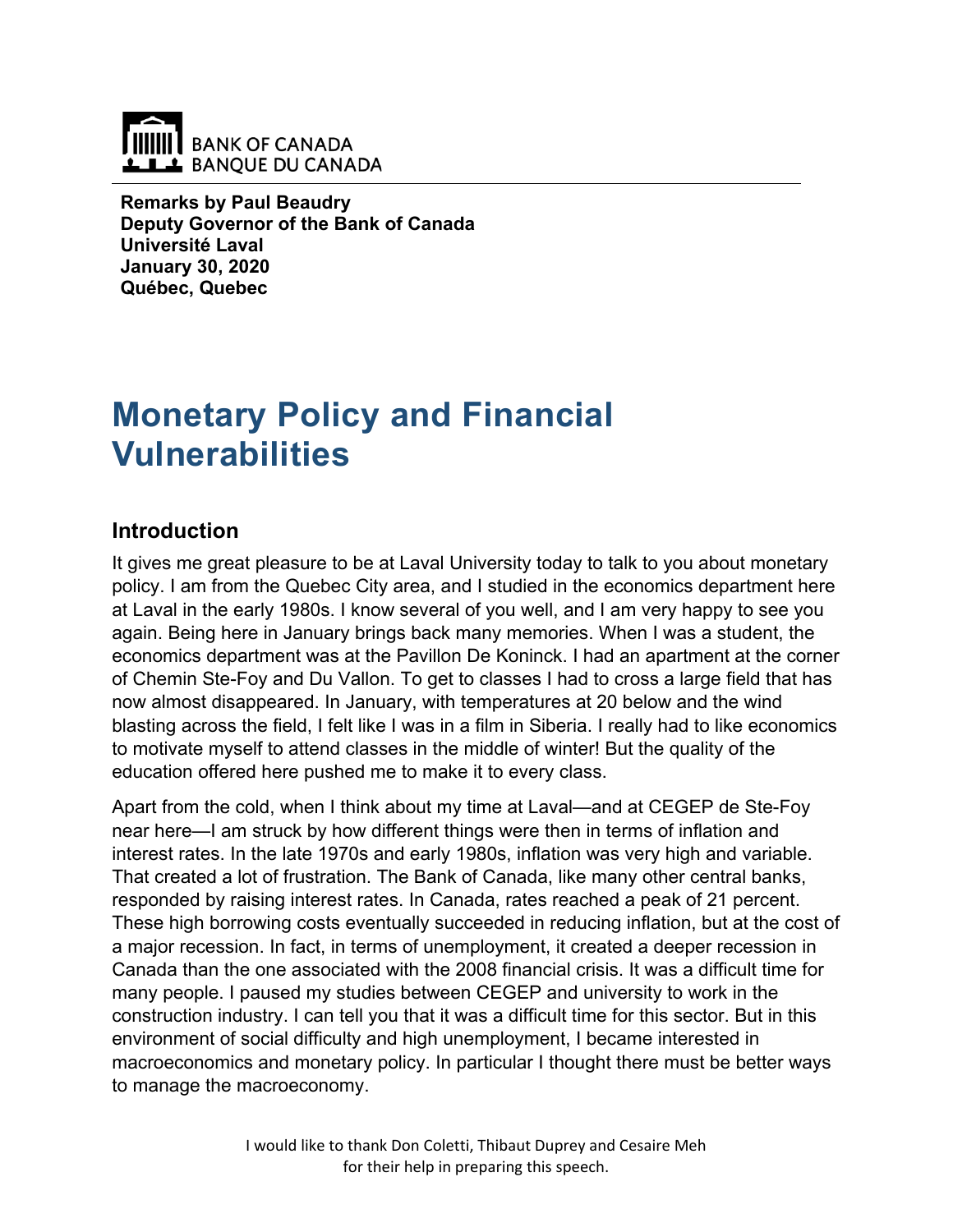Fortunately, we are now in a much better situation.

As you may know, since the 1990s, the Bank of Canada has conducted monetary policy with the aim of keeping inflation close to 2 percent. To achieve this goal, we choose the overnight policy interest rate to help steer the economy toward the full use of its resources—in terms of both employment and capital. We know from experience that inflation will tend to stay close to our 2 percent target if the economy is close to its potential. But we also recognize that there is a delay between when we move interest rates and when we see the effect of that move on the economy. We take this delay into account when making our policy decisions. I think it is fair to say that, using this framework, the Bank of Canada has been extremely successful at keeping inflation close to 2 percent. [1](#page-1-0)

Still, the Bank of Canada is always looking for ways to improve our conduct to keep inflation on target. In particular, we want to make sure that our decision-making framework is not too narrow or too short-sighted. One issue that we've looked at a lot over the past decade is how financial factors affect the economy—that is, how much money Canadians are borrowing and lending, and what implications that has for monetary policy. This is one of the questions raised by the financial crisis of 2008. Given my role at the Bank in overseeing the Financial Stability Department, my talk today is aimed at clarifying some current thinking around financial vulnerabilities and monetary policy. It is important to stress that our thinking on these issues is still a work in progress and that a proper quantification of the forces at play remains an area of active research.

After briefly reviewing the main sources of financial vulnerabilities, I will cover the following:

- 1) How financial vulnerabilities could give rise to unique challenges for monetary policy
- 2) How the Bank currently incorporates financial vulnerabilities into its discussion of monetary policy and what we plan to do to move forward
- 3) Why monetary policy has a role in addressing financial vulnerabilities along with macroprudential and other policies
- 4) How international financial vulnerabilities affect Canada

It is clear to me that financial vulnerabilities raise new challenges for central banks for two reasons. First, they give rise to a different type of trade-off—an intertemporal tradeoff—which can create a conflict between the shorter term and longer term. And second, they evolve more slowly than traditional monetary factors, and their impact is generally harder to predict.

<span id="page-1-0"></span> $1$  The key inflation indicators have remained within the target range since the beginning of the inflation targeting regime. See [Key Financial Indicators and the Target Range.](https://www.bankofcanada.ca/rates/indicators/key-variables/key-inflation-indicators-and-the-target-range/)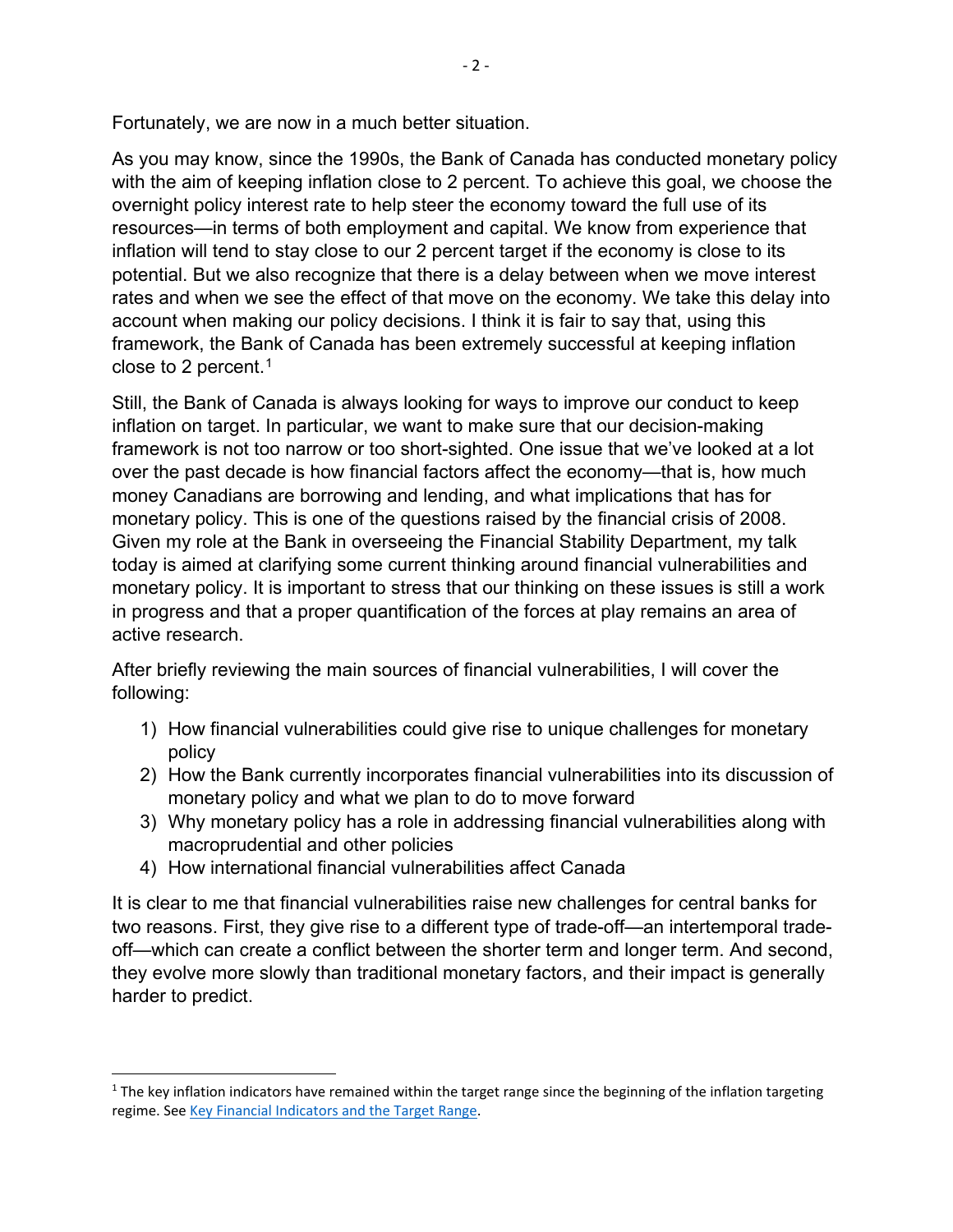## **What are financial vulnerabilities?**

Let's start with the basics. There are many different types of financial vulnerabilities, and every year our *Financial System Review* presents the most important for Canada. It is helpful to emphasize three main classes of financial vulnerabilities: balance sheet vulnerabilities, asset price vulnerabilities and risk allocation vulnerabilities.

Balance sheet vulnerabilities arise when assets and liabilities are not well matched. These can be on the consumer side, the corporate side or the financial intermediary side. [2](#page-2-0) They are usually associated with debt or leverage, but they can also involve a liquidity mismatch. For example, on the household side, when debt levels are very high relative to income and assets, a small change affecting household finances can cause payment difficulties and possible default since financing costs can't be easily adjusted. This is clearly an important worry in Canada and is likely our biggest balance sheet vulnerability.

Asset price vulnerabilities refer to situations where asset prices rise well above a value that can be justified by fundamentals—driven by either over-optimism or herd behaviour. Again, the easiest example of this for Canada relates to house prices. As we have seen in some cities, house prices can sometimes take on a dynamic of their own, leading to situations of extreme unaffordability. Obviously, balance sheet vulnerabilities and asset price vulnerabilities can interact, creating an even bigger problem.

Risk allocation vulnerabilities are slightly harder to describe. These vulnerabilities involve situations in which those that are holding the most risk in the economy—through their asset holdings—may not be in a good position to manage and absorb it. $^3$  $^3$  They may not be fully aware of the risks they are facing. This appears to have arisen in the asset-backed commercial paper (ABCP) market in 2007, when many investors complained about not understanding the nature of the product they had bought. Climate risk could also give rise to a risk allocation vulnerability if people have a poor understanding of which assets are likely to perform badly as climate-related events become more frequent and we transition to a lower-carbon economy.

# **The risk of boom and bust**

The causes of economic fluctuations in Canada are varied—particularly because we are an open economy, vulnerable to the winds of global economic storms. But we as central bankers want to ensure we are lessening the occurrence of potential boom and bust periods, not causing them. For that reason, I'd like to focus on how the dynamics associated with certain financial factors could cause boom-bust periods and how monetary policy may need to adjust to avoid being a contributing factor.

<span id="page-2-0"></span> $2$  In some cases, this could include the balance sheet of government.

<span id="page-2-1"></span><sup>&</sup>lt;sup>3</sup> This is related to what regulators call a suitability problem.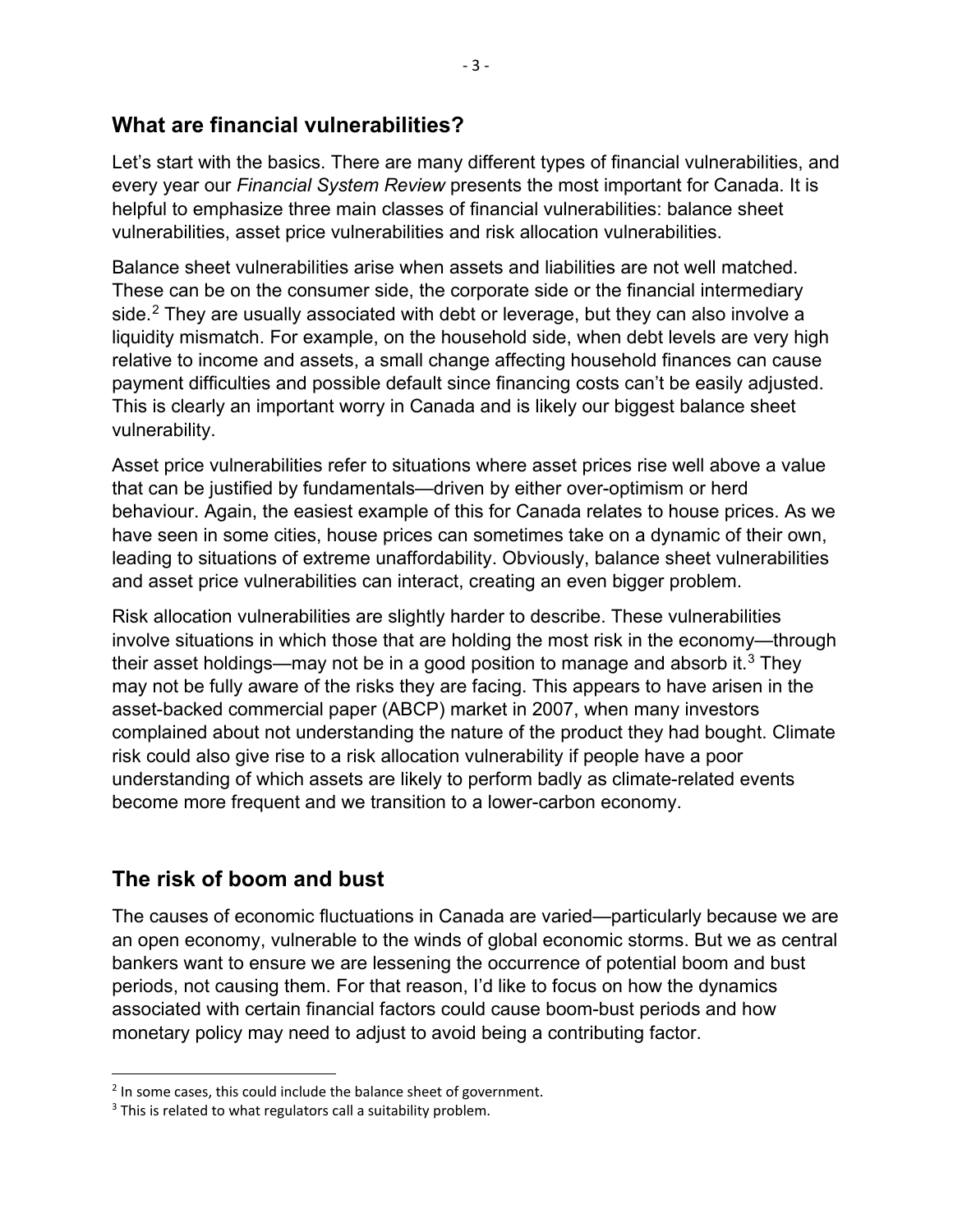It is important to understand how financial vulnerabilities differ from other forces generally included in the discussion of monetary policy. In macroeconomic models, external disturbances or shocks are transmitted to the economy through a set of amplification and propagation mechanisms. The most common of these are referred to as multipliers and accelerators. Multipliers are widely understood, especially in the case of consumption, where a positive feedback between income and consumption can make the impact of a shock larger.

Throughout my discussion, I will often refer to positive and negative feedback effects, so it may be worth being explicit about these terms. Positive feedback effects relate to forces that build on one another: for example, when income boosts consumption and consumption boosts income. To take a sports analogy, a positive feedback would arise when more training gives you more energy, and more energy allows you to train more. In this analogy, we can also see how a negative feedback can arise. If you train harder, you put pressure on your joints, and over time that can cause injuries that force you to train less. That would be an example of a negative feedback.

An accelerator force, especially the type of financial accelerator force expressed in [Bernanke and Gertler](https://www.jstor.org/stable/1804770?seq=1#metadata_info_tab_contents) (1989),<sup>[4](#page-3-0)</sup> reflects a positive feedback that develops over time. The standard financial accelerator works through the balance sheets of firms. If a firm's balance sheet is in good shape, it can more easily invest in equipment, structures and research and development. Given that balance sheets tend to improve in expansions due to increased profits, this gives rise to a clear positive feedback mechanism (see the Appendix).

It follows that a reduction in interest rates in such an environment—even if it is temporary—can be amplified and propagated over time and lead to long-lived effects on the economy. In particular, the feedback on firms' net worth from an economic expansion can cause a small positive shock to the economy to evolve into a prolonged boom as firms' higher net worth increases investment. This increases activity and in turn increases net worth and so on. **Figure 1** qualitatively illustrates such an outcome, which is generally referred to as a financial accelerator.

<span id="page-3-0"></span> <sup>4</sup> Note here that I am not using Samuelson's notion of accelerator.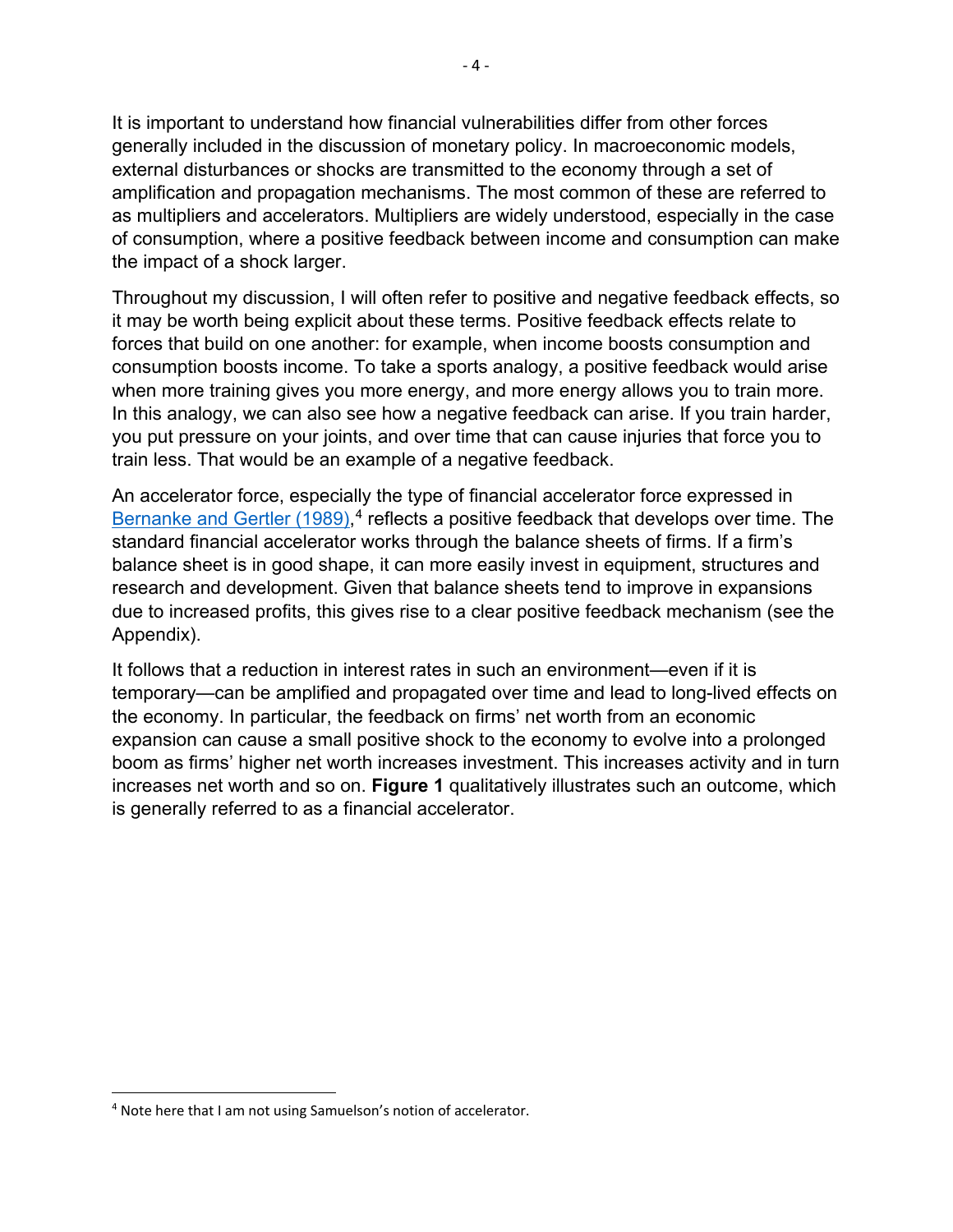

**Figure 1: In the presence of a financial accelerator, an interest rate cut generates a sustained increase in production** 

Source: Bank of Canada illustration reflecting System A in the Appendix

Monetary policy fully recognizes and confronts this type of dynamic every day as both positive and negative shocks hit the economy. However, one aspect of this type of feedback worth noting is that it never gives rise to a boom-bust pattern. If the initial impulse is positive, it will never directly cause below-normal economic activity later. Shocks in such a system cause either a virtuous cycle or a vicious cycle, but not a mix of the two. Good outcomes build on each other, and bad outcomes do the same. That is what a positive feedback does.

This is where vulnerabilities are different from such accelerator forces. Vulnerabilities, such as high debt or excessive leverage, are forces that grow during expansions. But contrary to accelerator forces, they can eventually weigh negatively on the economy by foreshadowing potentially bad future outcomes.[5](#page-4-0) This potential negative effect of debt accumulation could arise even though debt accumulation for households and firms has many positive benefits. For example, if we introduce household debt in the above

<span id="page-4-0"></span><sup>-&</sup>lt;br>5 <sup>5</sup> There are different ways to define a vulnerability in a system. The main notion is a state variable that foreshadows the possibility of bad future outcomes. However, to make the notion operational, one needs an additional element to prevent any variable (or its negative) from becoming a vulnerability. To this end, one could define a vulnerability as a state variable that causes a negative skew to the future distribution of economic activity (as in [Adrian, Boyarchenko and Giannone](https://www.aeaweb.org/articles?id=10.1257/aer.20161923) 2019). The drawback I see with this definition is that it implies that almost any variable (or its negative) that affects the shape of the distribution of output becomes a potential vulnerability, while it omits variables that negatively weigh on future outcomes even if they don't change the shape of the distribution. For this reason, I define a vulnerability as having a negative weight on the future distribution of economic activity while also contributing to the expansion. This definition ties vulnerabilities to the notion of intertemporal trade-offs.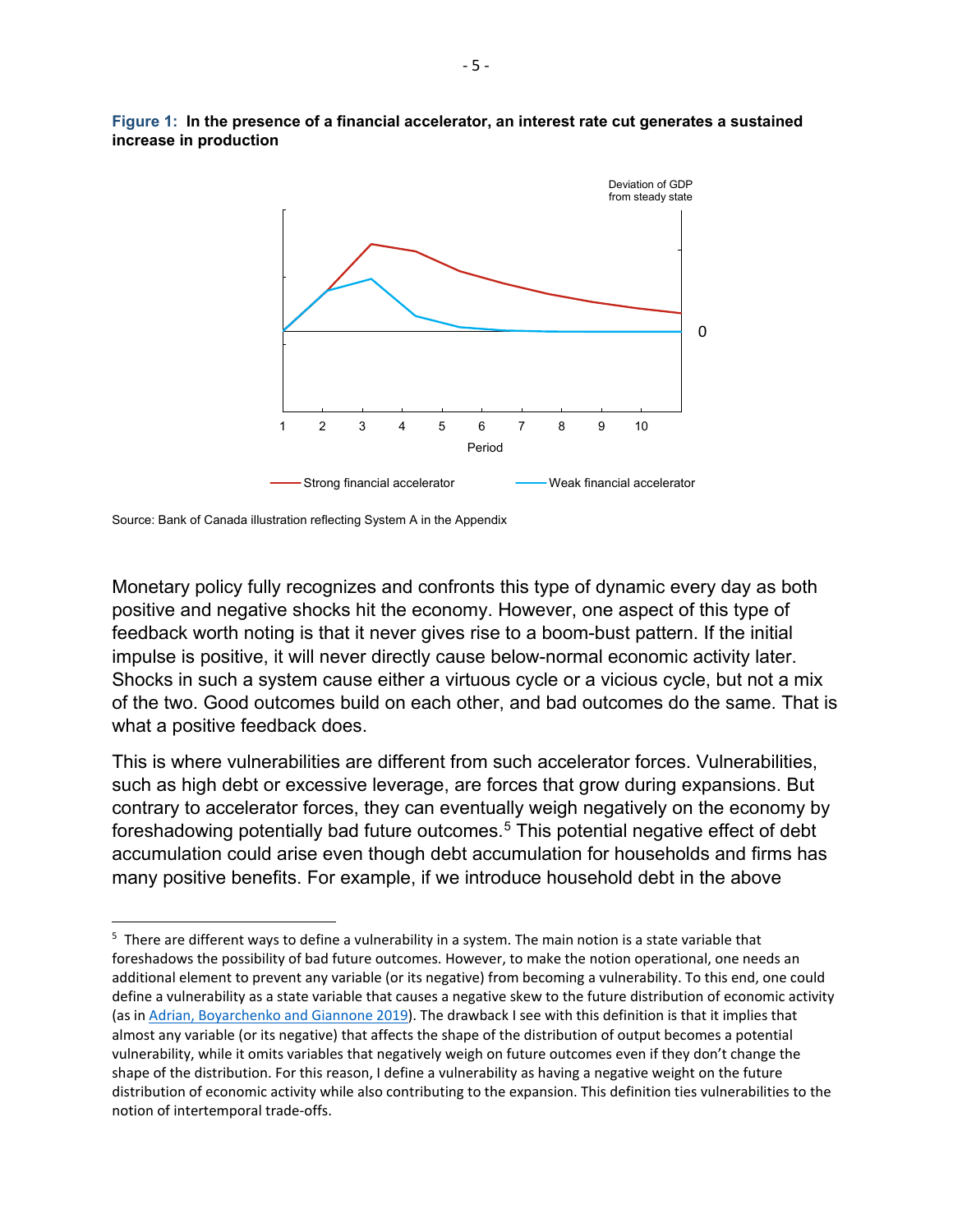scenario and we allow this debt accumulation to affect consumption decisions, then the dynamics can change quite drastically. Here I want to introduce the possibility that household spending decisions are negatively affected by the past accumulation of consumer debt. This addition introduces in the system what I am calling a financial vulnerability (see the Appendix).

In this slightly richer environment, a fall in interest rates can now cause an initial boom in economic activity as more household debt increases consumption. But this may be followed by a later bust if the accumulation of household debt becomes a drag on consumer spending. The bust can be quite delayed relative to the initial disturbance that induced a boom period. This boom-bust dynamic makes vulnerabilities distinct from accelerators and gives rise to new challenges and trade-offs for monetary policy. For example, if a central bank in such an environment were to cut interest rates to stimulate demand and help inflation attain its target, this would generally favour an expansion and increase inflation as desired. However, if there were financial vulnerabilities at play, this could turn out to be costly later. Financial vulnerabilities, such as consumer debt, have the potential to accumulate sufficiently during the boom and eventually reverse the initial positive impact of lower interest rates. For instance, the drag of consumer debt on household spending can eventually lead to a reduction in consumption below its steadystate level because people feel poor and need to repay loans. When this happens, the downturn induced by debt will generally be amplified as firms start making less, which in turn leads them to cut back on investment. The resulting bust period makes attaining the inflation target at a later date more challenging.





Source: Bank of Canada illustration reflecting System B in the Appendix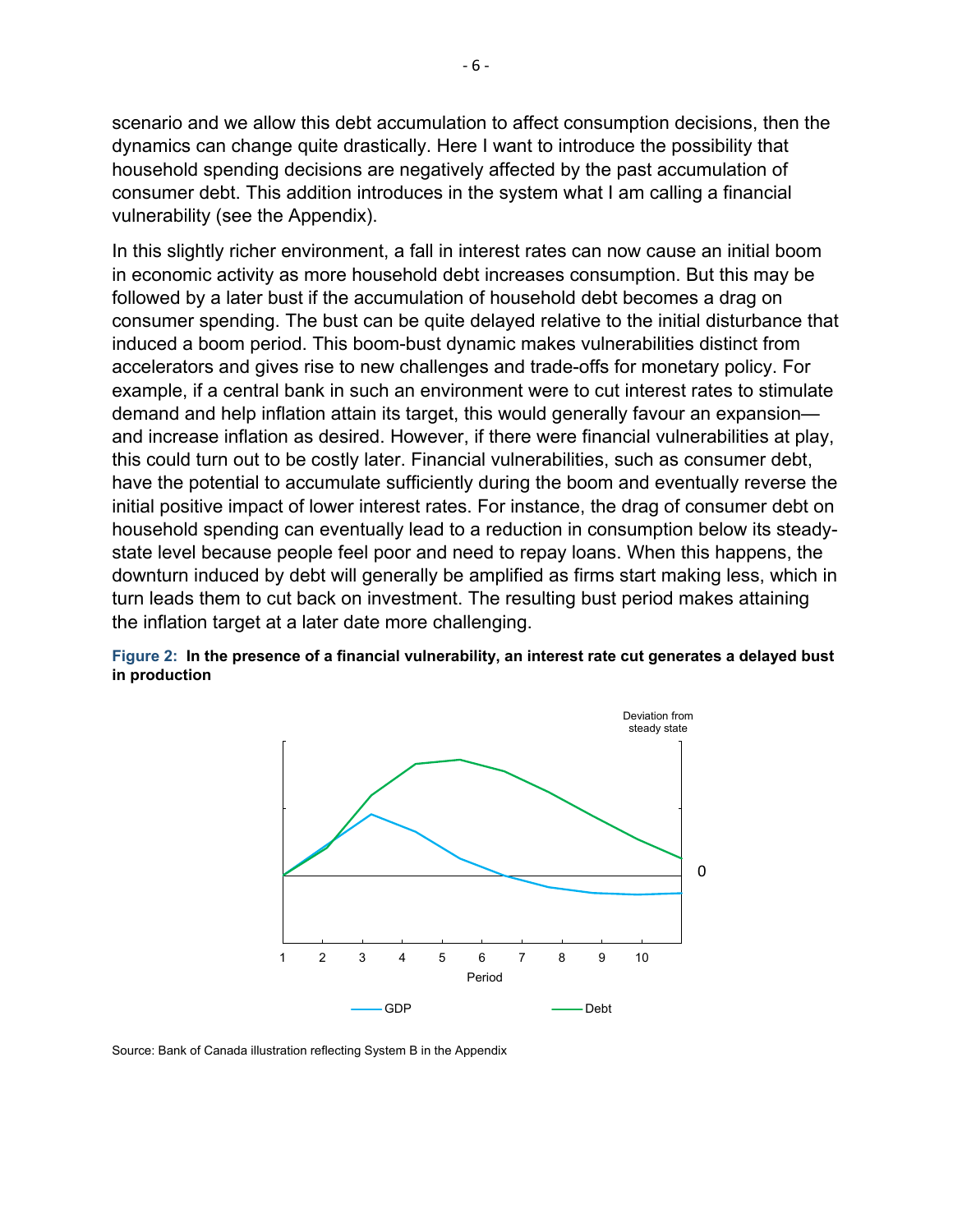It is important for an inflation-targeting central bank to recognize whether vulnerabilities are present, as these can give rise to this difficult trade-off dynamic. The challenge is that the same policy choice that helps the central bank attain its inflation target in the short run may be making it more difficult to attain its target in the longer run. Accordingly, the discussion of vulnerabilities for an inflation-targeting central bank should be seen not as a change in its objective but as a recognition of this potential intertemporal trade-off.[6](#page-6-0)

So far, I have highlighted a key feature that distinguishes vulnerability forces from accelerator forces. That distinction is the potential for a negative feedback loop in the presence of vulnerabilities, as opposed to a positive feedback loop associated with a pure accelerator force. However, this is not the only way to distinguish vulnerabilities from accelerators. An important additional element is the role of triggers. When we consider most vulnerabilities, they typically play a negative role in economic activity when they are activated by some event. For example, the key financial vulnerabilities behind the 2008 financial crisis were activated by the fall of Lehman Brothers. The collapse of Lehman—itself a symptom of many other problems—played the role of trigger (see the Appendix).

Returning to our earlier example of household expenditures that depend negatively on the past accumulation of consumer debt, it is easy to imagine how this may be activated by a trigger. For example, the trigger may be a repricing of risk on international markets that causes a change in long-term mortgage rates. As long as the trigger is dormant, the negative effect of the vulnerability is muted; but this effect comes into full force once the trigger activates it.

The effect of a current vulnerability on future economic activity can be visualized as a change in the distribution of future economic activity (**Figure 3**). A higher vulnerability means that in the future, the expected distribution of economic activity shifts to the left. This could be due to a shift that is dominated in the tails (**Figure 3b)** or that is spread out more equally (**Figure 3a)**. The actual way the distribution changes shape depends on the interaction between the vulnerability and the trigger.

Given the two possibilities illustrated in **Figure 3** and their potential combination, it is useful to track how the tail of the distribution shifts when vulnerabilities accumulate.

<span id="page-6-0"></span> <sup>6</sup> I need to stress that here I am not using Samuelson's definition of an accelerator. Instead, I am using the notion of an accelerator that is common in much of the modern macrofinance literature. Within the terminology I am using here, Samuelson's notion of an accelerator would reflect two forces, both the notion of an accelerator and that of a vulnerability. To clarify roles, I think it is best to keep these two notions distinct.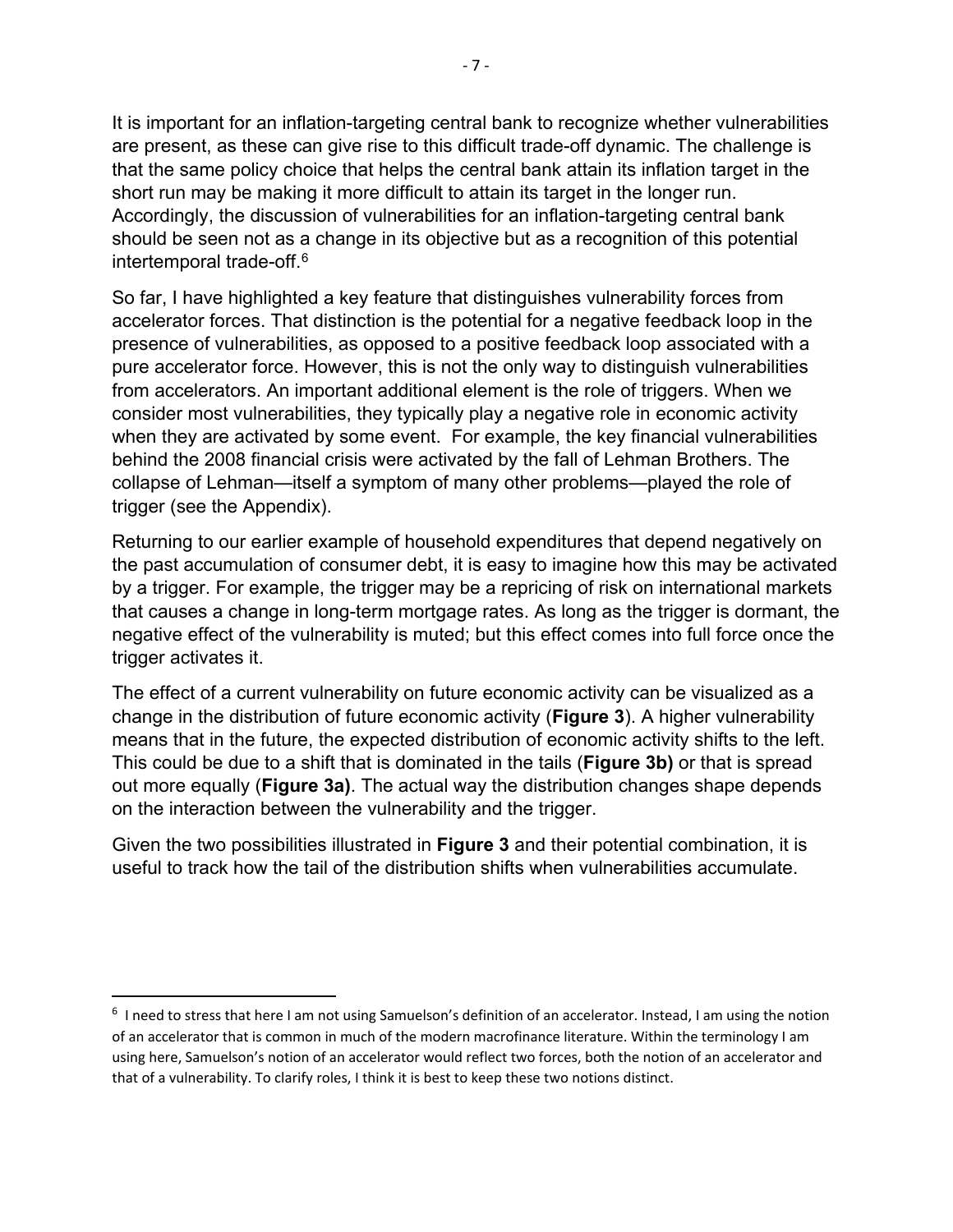**Figure 3: Financial vulnerabilities change the distribution of future growth of gross domestic product**



We will also see this at play when I discuss our growth-at-risk framework. However, tracking the tail of the distribution does not imply that vulnerabilities act only on the tails. Instead, tracking the tail should be seen as a robust means of measuring the effects of vulnerabilities whether they affect the tail, the mean or both.

How do we incorporate financial vulnerabilities in our modelling efforts at the Bank of Canada? Before I explore this, let me stress that the relevance of financial vulnerabilities for monetary policy remains a debated issue. Some research suggests vulnerabilities are of utmost importance, while other research concludes that in many cases they may be of minor importance or it may be too costly to address them with monetary policy [\(Svensson 2017\).](https://www.sciencedirect.com/science/article/pii/S030439321730082X) In fact, at the time of our 2016 inflation-target renewal, the Bank emphasized research that concluded the benefits of using interest rates to lean against the buildup of household debt were quite limited, while the costs in terms of foregone output were large.<sup>[7](#page-7-0)</sup> Since then, some new research suggests that allowing for the effects of monetary policy on housing markets could significantly affect these calculations [\(Adam and Woodford 2018\).](https://www.nber.org/papers/w24629) More broadly, the endogenous risk taking of borrowers or financial institutions can add another channel to the traditional monetary policy transmission mechanism [\(Adrian and Liang 2018\).](https://www.ijcb.org/journal/ijcb18q0a3.htm)

For an inflation-targeting central bank, the dynamics brought on by financial vulnerabilities are particularly relevant if they create a conflict related to how interest rates may affect the economy in the shorter run versus the longer run. We confronted this issue in last October's interest rate decision, when there was uncertainty in the economy and an "insurance cut" was discussed. Given the weakness in the global economy, we could have considered a cut to ensure the Canadian economy wouldn't perform below its potential and pull inflation below target. But given the state of the

<span id="page-7-0"></span> <sup>7</sup> Se[e Renewal of the Inflation Control Target: Background Information—](https://www.bankofcanada.ca/wp-content/uploads/2016/10/background_nov11.pdf)October 2016.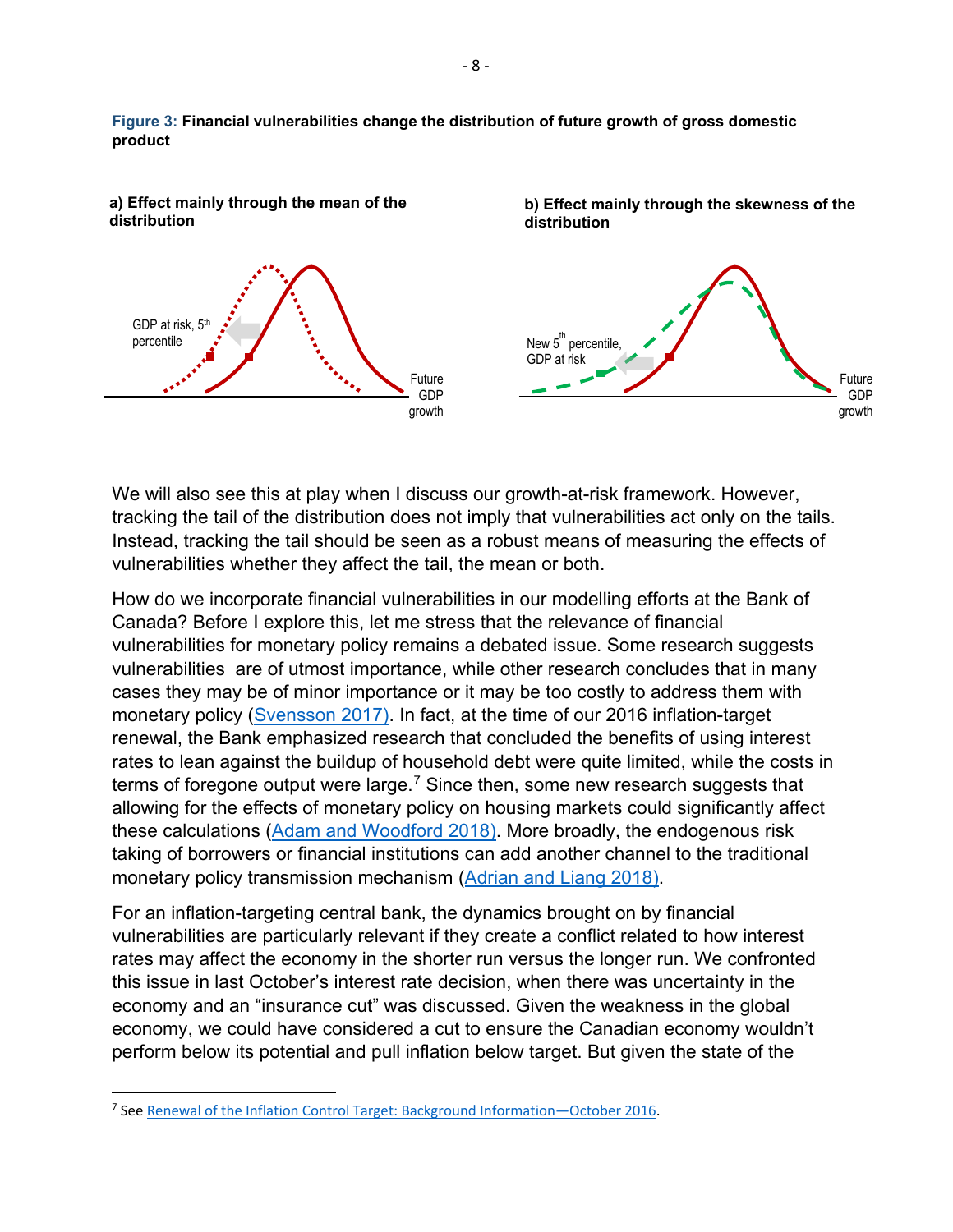financial vulnerabilities in Canada, we judged the risk of reigniting an acceleration in house price expectations and a buildup of debt was too high—and that could make attaining our inflation target harder in the long run. This is a real-life example of the intertemporal trade-off I've spoken about: the gain in the short run did not seem to be worth the potential cost in the long run. If financial vulnerabilities don't spark such a conflict, then they don't create a new trade-off that central banks need to worry about.

An additional challenge in evaluating the role of vulnerabilities for monetary policy is the time frame over which financial vulnerabilities may play out. If they play out only very slowly, which is quite plausible, then it becomes very difficult to properly establish the quantitative link between interest rate decisions and future effects of financial vulnerabilities on the economy. That is, if the effects of interest rate cuts come many years later, it is more difficult to say whether they caused the vulnerabilities.

While the role of financial vulnerabilities is debated, several different pieces of evidence suggest they are most likely relevant. For example, let me discuss evidence based on countries that experienced long periods of above-normal credit growth.





Note: The definition of banking crises follows [Laeven and Valencia \(2018\).](https://www.imf.org/en/Publications/WP/Issues/2018/09/14/Systemic-Banking-Crises-Revisited-46232) For both groups of countries, the average is weighted using real GDP. Although simple, the Bank for International Settlements credit-to-GDP gap measure faces a number of limitation[s \(Grieder, Hogg and Duprey 2017\).](https://www.bankofcanada.ca/2017/12/staff-analytical-note-2017-25/)

Sources[: Laeven and Valencia \(2018\),](https://www.imf.org/en/Publications/WP/Issues/2018/09/14/Systemic-Banking-Crises-Revisited-46232) International Monetary Fund, Bank for International Settlements and Bank of Canada

**Figure 4** contrasts the histories of countries that did or did not experience a banking crisis in 2008. In **Figure 4a**, we see that countries that experienced a banking crisis in 2008 had above-average credit growth several years before. Moreover, in **Figure 4b** we see that these same countries witnessed lower economic outcomes during and after 2008. This illustrates there may be a long lag between the accumulation of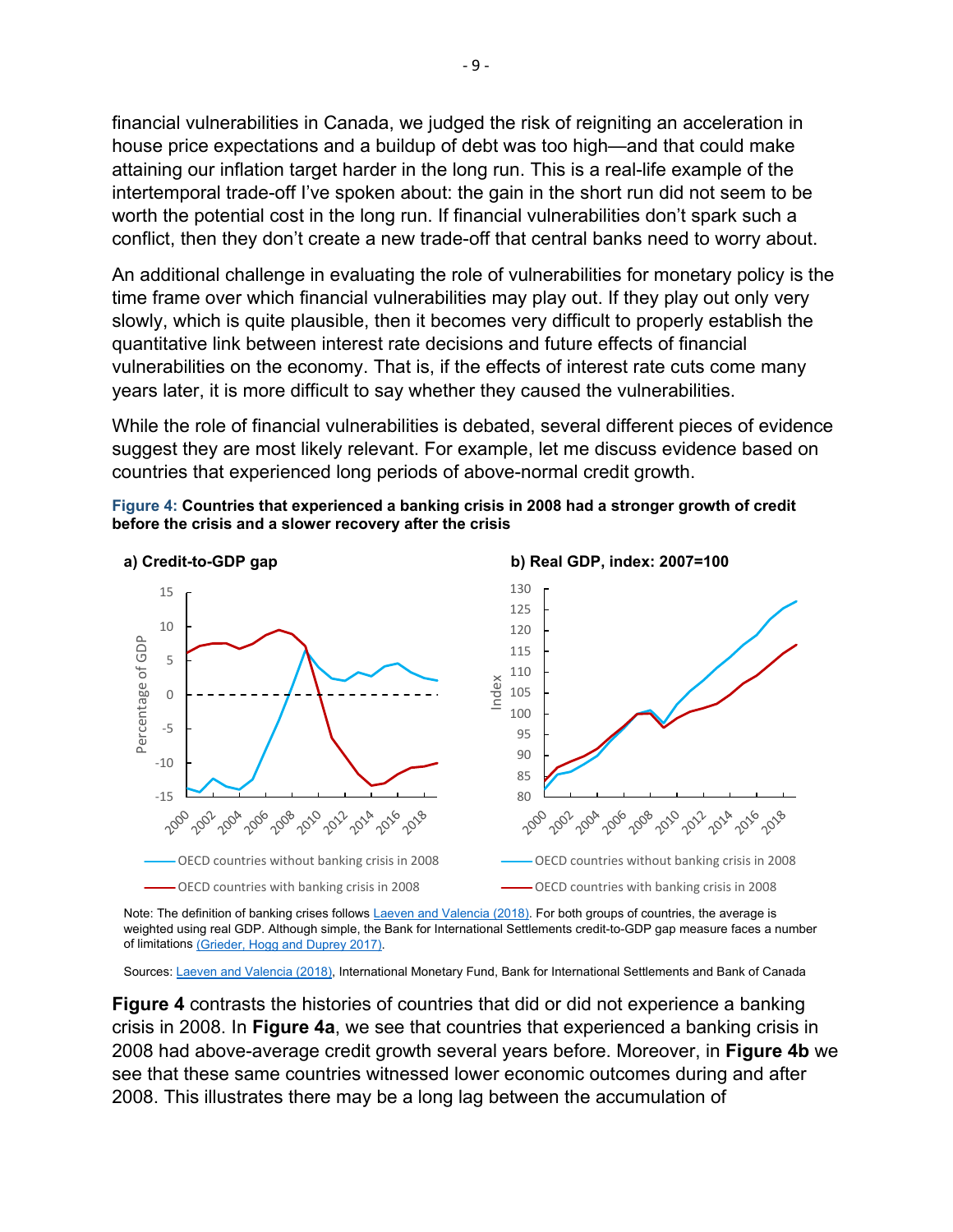vulnerabilities and subsequent poor economic outcomes. Note that I am not claiming that the buildup of this debt was primarily driven by monetary policy. However, if interest rate decisions can partially spark the debt buildup over many years, this would present a new challenge for a central bank like the Bank of Canada, since the time frame usually used to discuss the effects of monetary policy is only two years. Taking these effects into account could thus require the Bank to extend the period of analysis of monetary policy.

Evidence also suggests that the effects of some financial vulnerabilities may play out at a slightly higher frequency than that associated with debt and leverage. These higherfrequency effects generally involve aspects of financial markets closer to market sentiment. This is particularly evident in the work by Adrian, Boyarchenko and Giannone [\(2019\)](https://www.aeaweb.org/articles?id=10.1257/aer.20161923). Their research suggests that periods of bullish market sentiment, as potentially reflected in low credit spreads and low volatility, are often followed by downturns. This may indicate a risk allocation vulnerability.





In **Figure 5** we see that before the Great Recession of 2008–09, the pricing of risk, as captured by credit spreads, was very low. In particular, this figure shows that the difference in return between risky and safe debt was at a historic low in the United States between 2003 and 2008, before surging during the recession period of 2008–09. **Figure 6** goes a step further to show that market volatility was lowest in countries that eventually experienced a banking crisis. As shown in **Figure 4b**, these are precisely the

Note: Vertical shading shows NBER recession dates. Source: Excess bond premium of [Gilchrist and Zakrajšek \(2012\)](https://www.aeaweb.org/articles?id=10.1257/aer.102.4.1692)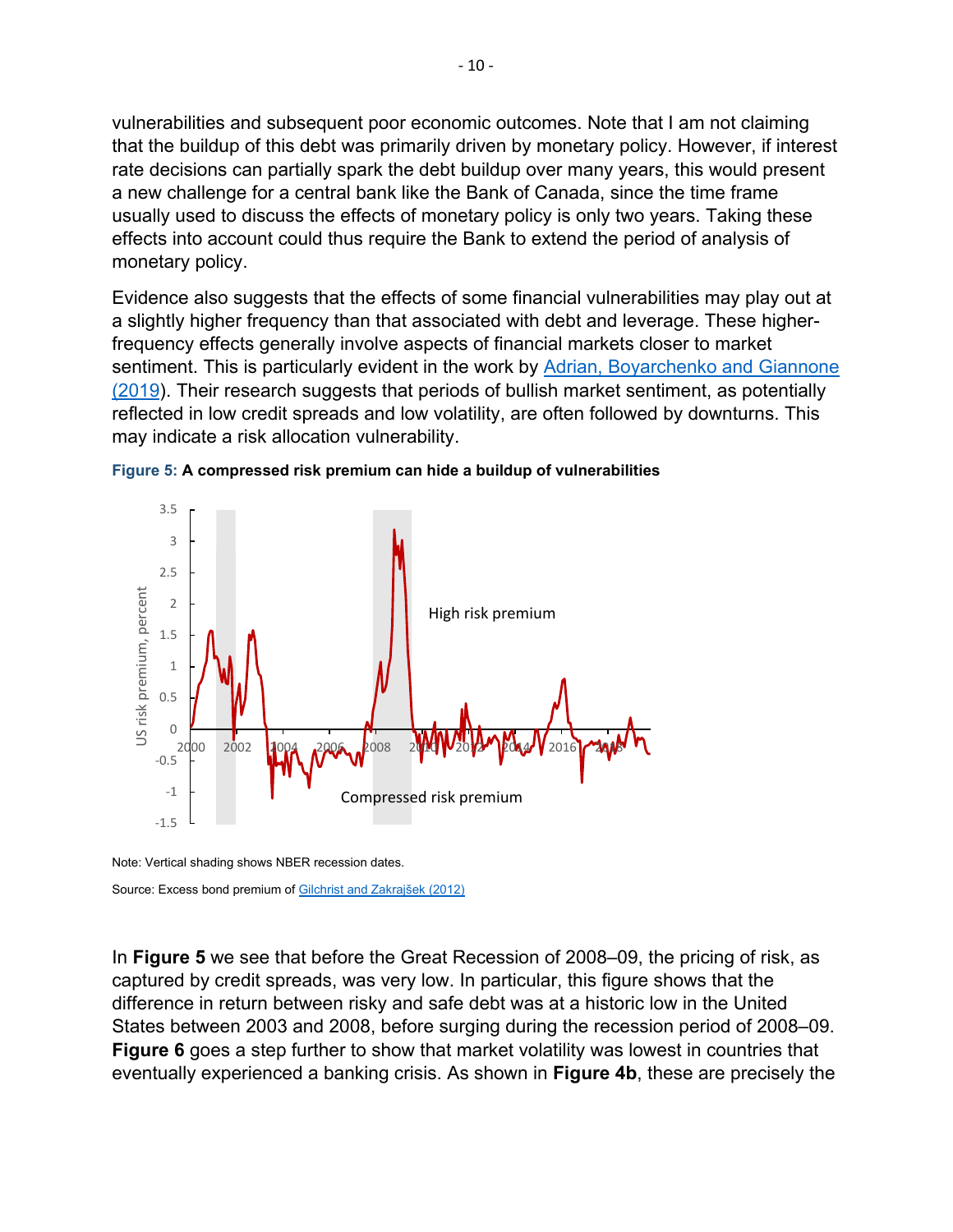countries with high credit growth and lower post-crisis outcomes. [8](#page-10-0) This illustrates that excessive market optimism, as captured by credit spreads or volatility, may also be considered a vulnerability.



**Figure 6: Countries that experienced a banking crisis in 2008 had lower volatility before the crisis**

Note: Monthly realized volatility of stock market index returns, detrended from the 10-year moving average. Weighted average using real GDP. Series smoothed using a yearly moving average.

Sources: [Laeven and Valencia \(2018\),](https://www.imf.org/en/Publications/WP/Issues/2018/09/14/Systemic-Banking-Crises-Revisited-46232) International Monetary Fund and Bank of Canada calculations

### **Incorporating vulnerabilities: the path ahead**

Given the evidence, the Bank of Canada has been tracking financial vulnerabilities for many years, and we discuss these forces when considering monetary policy. The main tool we currently use to discuss potential trade-offs associated with financial vulnerabilities is our growth-at-risk framework, which was first introduced by Adrian, Boyarchenko and Giannone (2019) and popularized in policy circles by the International Monetary Fund. [9](#page-10-1)

To understand the growth-at-risk framework, which is somewhat technical, one needs to imagine the distribution of growth of gross domestic product (GDP) at some time in the future. Using historical data, we estimate how this distribution shifts in response to

<span id="page-10-0"></span> <sup>8</sup> [Danielsson, Valenzuela and Zer \(2018\)](https://academic.oup.com/rfs/article/31/7/2774/4982249) provide cross-country evidence that prolonged periods of low volatility increase the incidence of banking crises.

<span id="page-10-1"></span><sup>&</sup>lt;sup>9</sup> [Adrian, Boyarchenko and Giannone \(2019\);](https://www.aeaweb.org/articles?id=10.1257/aer.20161923) [International Monetary Fund](https://www.imf.org/en/Publications/GFSR/Issues/2017/09/27/global-financial-stability-report-october-2017) (2017); Duprey and Ueberfeldt [\(2018,](https://www.bankofcanada.ca/2018/04/staff-analytical-note-2018-11/) 2020).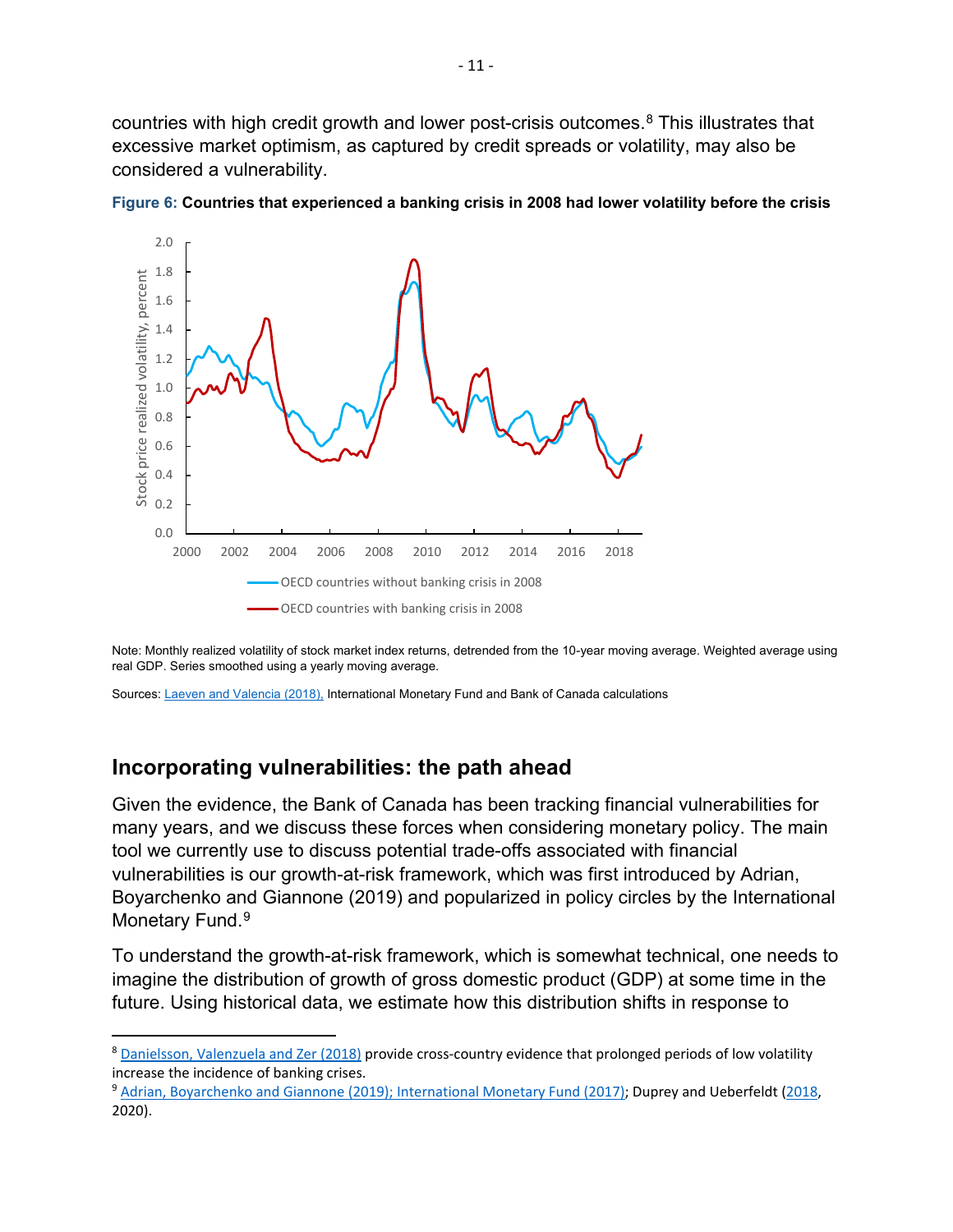changes in financial vulnerabilities such as the debt-to-GDP ratio. When financial vulnerabilities increase, this distribution shifts to the left in the manner illustrated by the dotted or dashed lines in **Figure 3**. Since we want to be particularly sensitive to bad economic outcomes, such as recessions, we measure the movement in this distribution by following its 5<sup>th</sup> percentile. For example, when accumulated household debt over one year increases by 100 basis points, the 5<sup>th</sup> percentile falls by 30 basis points one year later. That indicates that bad outcomes—if they arise—will tend to be worse when debt is growing.

How does all this relate to monetary policy? Consider a cut in interest rates. Our standard models tell us how this will affect economic activity now, and we can also use these models to help predict how the cut will increase the debt-to-GDP ratio in the future. Then, by using our growth-at-risk framework, we can quantify the potential tradeoff associated with monetary policy by simply contrasting the increased growth in the short run with the worsening of growth at risk in the future. Even if a cut in interest rates appears desirable in the short run, once we factor in the growth at risk, the cut may no longer look attractive. It should be emphasized that this approach is not a departure from our inflation-targeting objective but is simply an added tool to judge the risks to our inflation outlook further into the future.

While the growth-at-risk framework offers very important insight, we do not see this as the end state of how we would like to bring financial vulnerabilities into the discussion of monetary policy. In particular, this framework still involves a large element of judgment, as many of the relationships are estimated imprecisely. Accordingly, in our current modelling efforts, we are looking to develop a framework that is more explicit about the mechanisms at play. One dimension we are particularly interested in exploring relates to the formation of expectations. Expectations often play a key role in the development of financial vulnerabilities.

To illustrate, let me focus on house prices. One way interest rate cuts affect economic activity is by boosting demand for housing. The most desirable outcome in the housing market is to have the building of new houses follow the fundamental needs of the economy, which are driven in large part by demographics. However, this is not always the case. A particular worry in the housing market is that over-optimistic expectations of house price growth can sometimes arise—people buy houses because they believe prices will keep rising. That fuels speculative activity, which in turn may lead to overpriced housing, over-building and an eventual housing bust. In such a case, it is easy to see how interest rate cuts could lead to the type of boom-bust cycle, or negative feedback, that I have associated with vulnerabilities.

Now, if everyone in the economy has expectations based only on fundamentals, these types of outcomes should not arise. But if we want to understand and prepare for such possibilities, we have to move away from the economic notion of pure rational expectations and look instead at expectations influenced by learning and psychological factors. So, while some rational observers might see rising house prices as a symptom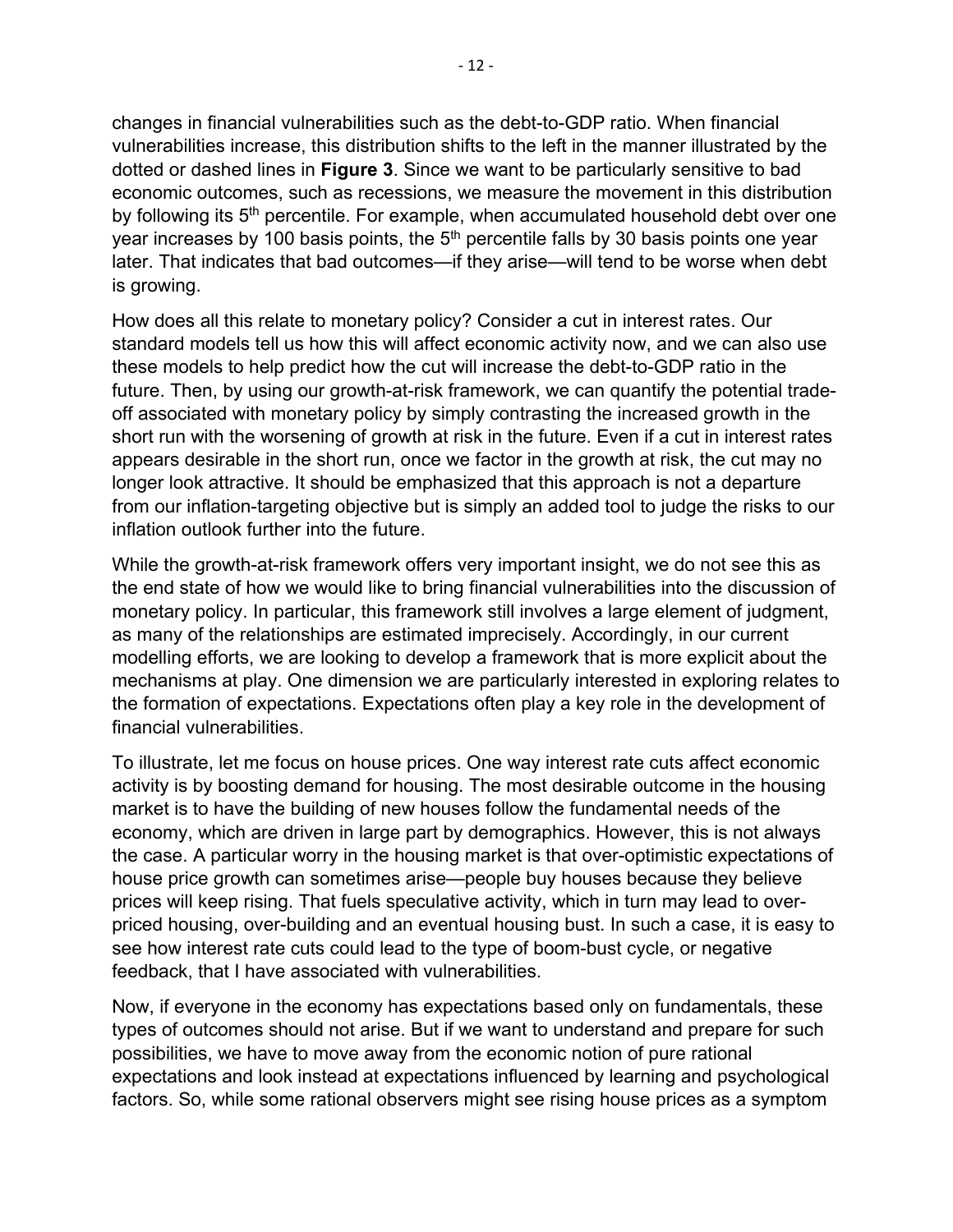of the market getting ahead of fundamentals, surveys of expectation formation suggest that many market participants are extrapolating past price growth into the future. In other words, when they see prices increase, they think prices will keep going up just as fast. At some point, the prices become so high that houses are no longer affordable and a reversal in dynamics sets in. Alternatively, an adverse shock to incomes or interest rates or a change in housing policy could lead to an outsized decline in prices. This is precisely the type of ingredient that can be dangerous for the economy as a whole. That is why understanding the process of expectation formation for asset prices is important for central bankers if we want to better understand how monetary policy may spur financial vulnerabilities.

Bank staff are also examining how financial vulnerabilities could impact the conduct of monetary policy by embedding a financial sector into a standard New Keynesian macro model.<sup>[10](#page-12-0)</sup> In the model, accommodative monetary policy not only boosts economic activity but also encourages greater risk taking in the financial sector. And, if sustained, increased risk taking ultimately leads to higher vulnerabilities and a more volatile economy. Monetary policy faces a trade-off in which enhanced macro stabilization today comes at the cost of less stability down the road. This work will help guide our discussion on how monetary policy should best manage that trade-off.

# **How macroprudential and other policies can help monetary policy**

When discussing financial vulnerabilities, it is important to recognize the primary role of macroprudential policies in countering such forces. In particular, since 2008 there have been important changes to banking regulation, both internationally and domestically, aimed at mitigating financial vulnerabilities. These changes generally come under the heading of macroprudential policies. Changes brought by government and regulators have helped make the financial system more resilient by reducing the potential buildup of imbalances and by ensuring that financial institutions are capable of absorbing important shocks. These changes make the choices faced by central banks easier since the changes directly control vulnerabilities. For example, researchers at the Bank of Canada have shown how requiring banks to hold more capital during credit expansions, creating countercyclical capital buffers, substantially stabilizes the economy. This is illustrated in **Figure 7**, where staff simulations show that the economy is much more resilient to shocks with the presence of a capital buffer than without. That makes it easier to set monetary policy.

In the **Figure 7** example, the external shock is an unexpected drop in mortgage rates, which leads to increased debt and movements in GDP. But with a capital buffer in place, the response of both debt and GDP is muted.

<span id="page-12-0"></span><sup>&</sup>lt;sup>10</sup> Staff are using an extended version of the New Keynesian Vulnerability (NKV) model first developed in Adrian [and Duarte \(2016\).](https://www.newyorkfed.org/research/staff_reports/sr804)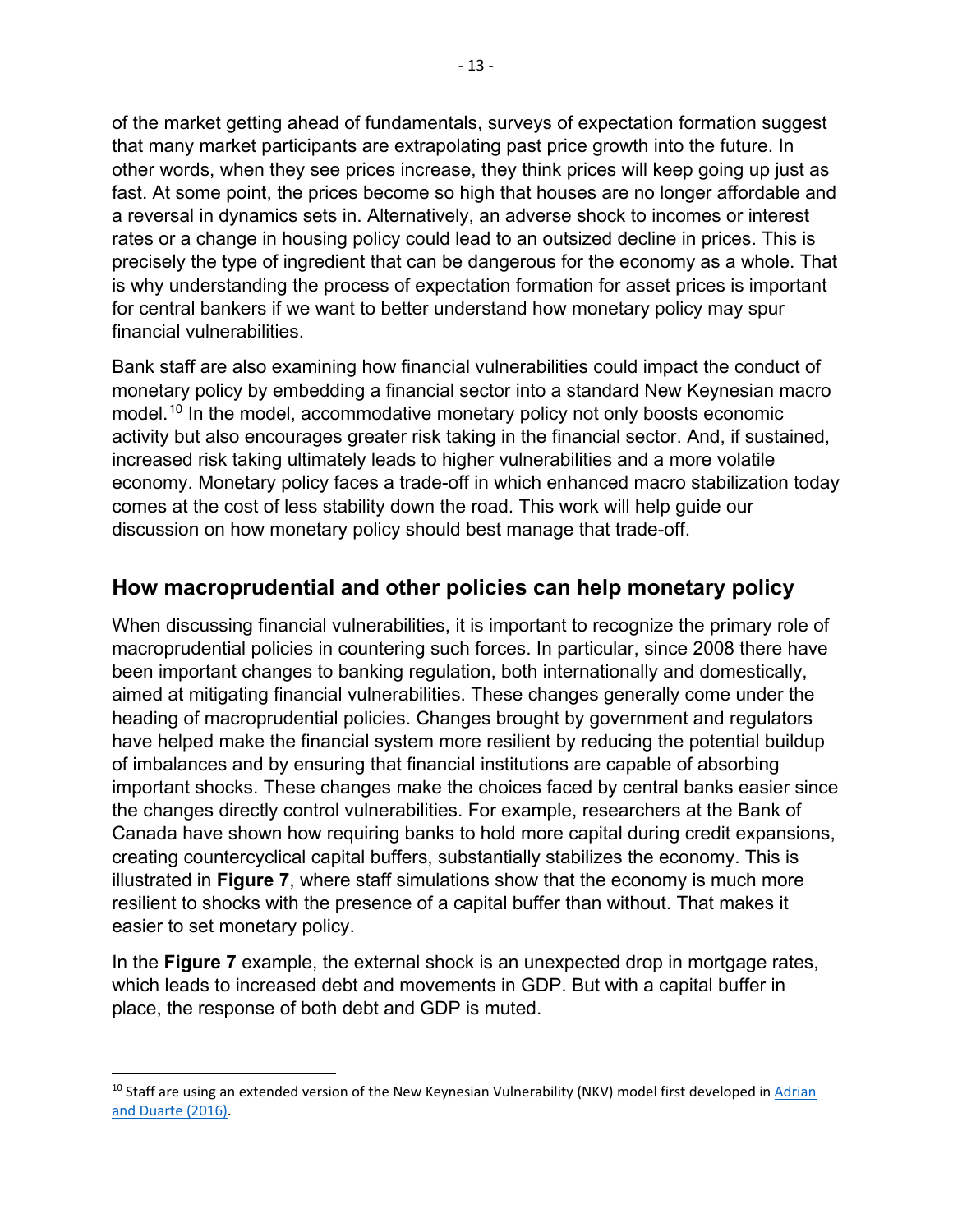**Figure 7: The countercyclical capital buffer reduces the volatility of both debt and GDP growth** *Impulse response to an unexpected drop in mortgage rates*



#### **a. Gross domestic product**

**b. Household debt**

Source: Bank of Canada calculations using the MP2 model o[f Alpanda, Cateau and Meh \(2018\)](https://onlinelibrary.wiley.com/doi/full/10.1111/caje.12339)

Given that macroprudential policy is a tool aimed at directly tackling financial vulnerabilities, it is sometimes argued that monetary policy should not focus on such forces at all. This challenge, it is argued, should be left entirely to macroprudential authorities. While macroprudential policies should be the first line of defence, especially when a central bank has limited tools, it may be overly simplistic to think that monetary policy need not worry about financial vulnerabilities. As long as interest rate policies may affect the buildup of financial vulnerabilities, an inflation-targeting central bank may need to worry about such forces and act in a manner that complements macroprudential policies. Even if macroprudential policy is best suited to ensure the resilience of the financial system, that does not mean it is capable of eliminating all the risks associated with financial vulnerability.

Other complementary policies could also help manage the trade-offs faced by inflationtargeting central banks in the presence of financial vulnerabilities. For example, fiscal automatic stabilizers that ramp up during severe financial stress periods also improve the trade-offs faced by central banks and help monetary policy to achieve its target and stabilize the economy (MacKay and Reis 2016; Meh and Poloz 2018).

Our recent macroprudential stress tests of the financial system suggest that banks are resilient, making it unlikely that the next downturn would be associated with a financial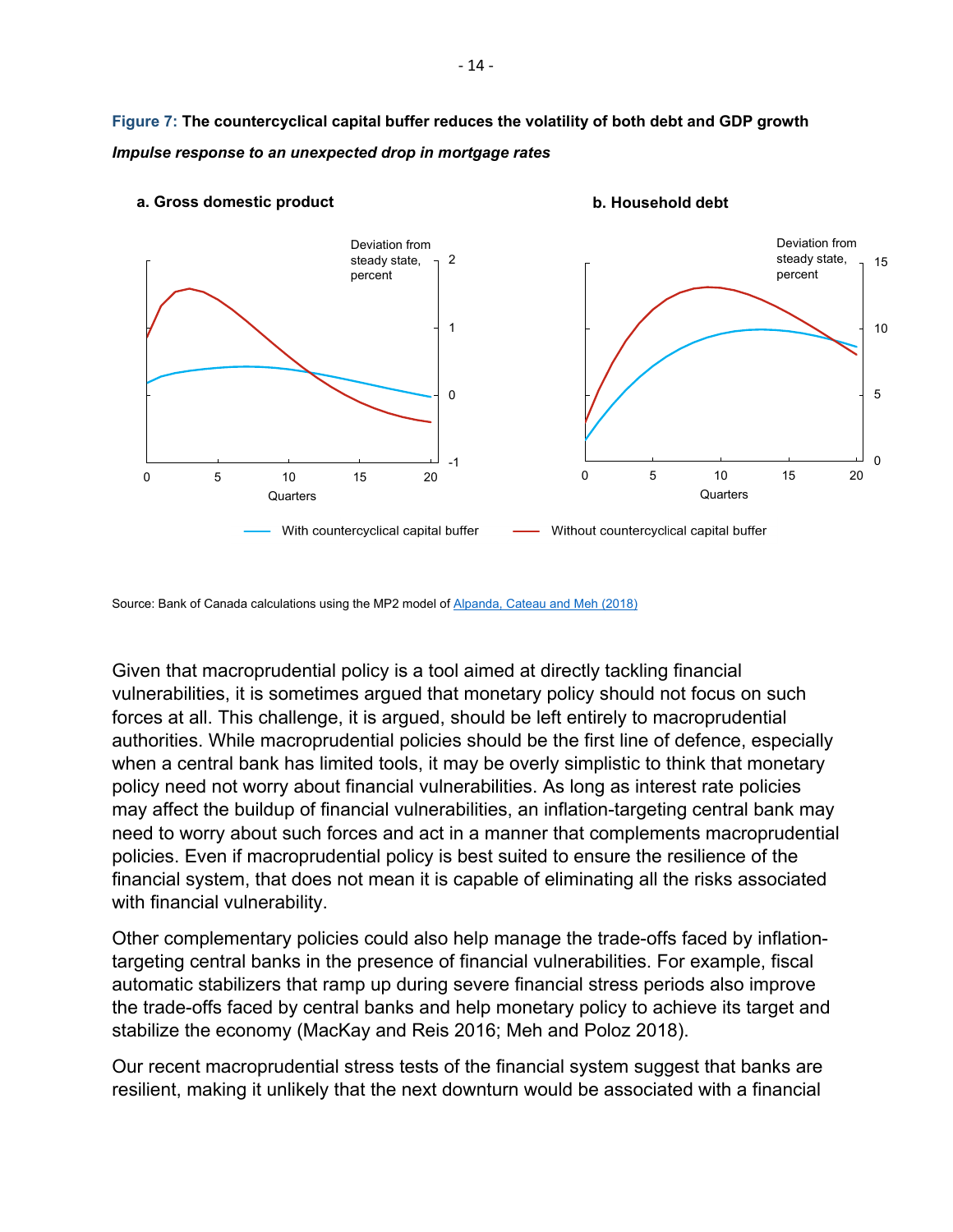crisis.<sup>[11](#page-14-0)</sup> This is very good news. But that doesn't mean financial vulnerabilities won't play a role in the next recession. Even in the absence of any failures among financial institutions, financial vulnerabilities can cause a longer and more painful recession. That is why monetary authorities need to keep a watch on financial vulnerabilities that may cause problems—even if macroprudential policy ensures they do not create a financial crisis.

# **The global dimension**

Up to now, I have said very little about the role of international financial factors in influencing an open economy such as Canada's. The most relevant and worrisome case is when financial factors abroad play the role of trigger on a domestic financial vulnerability. For example, this could be the case with the repricing of risk. Because Canada has open financial markets, a repricing of risk on international markets will generally lead to a repricing of risk in our market. Such a repricing may interact with our financial vulnerabilities and create a downturn where the depth of the recession in Canada would be a product of both the size of the external shock as well as the size of the domestic vulnerabilities. Consider again the ABCP crisis in 2007. There was an important repricing of risk in the United States in 2007, especially in investment products backed by subprime mortgages. That repricing of risk quickly migrated into Canada and affected our ABCP market. This market was not dominated by subprime mortgages, but it had similarities, and this Canadian market collapsed when people became worried about the underlying assets. Still, because the market was not very big relative to our economy, its collapse did not create a widespread financial crisis. This is a prime example of a foreign trigger interacting with a domestic vulnerability—luckily for us, the vulnerability was not very big.

Another example is that at the height of the global financial crisis, Canadian banks faced elevated funding costs even though large Canadian banks were relatively healthy. This can be seen as an external trigger that interacted with vulnerabilities in our banking system. Government actions through the Insured Mortgage Purchase Program  $(IMPP)$ ,<sup>[12](#page-14-1)</sup> along with Bank of Canada facilities, allowed Canadian banks to reduce their use of term funding significantly and thereby supported the stability of the Canadian financial system [\(Meh and Poloz 2018\).](https://www.bankofcanada.ca/2018/09/investing-monetary-policy-independence-small-open-economy/) Because such interactions can arise, it is important for monetary policy to both follow domestic financial factors and keep a close

<span id="page-14-0"></span><sup>&</sup>lt;sup>11</sup> The microprudential supervisory framework also contributes to the stability of individual financial institutions and, therefore, the financial system as a whole.

<span id="page-14-1"></span><sup>&</sup>lt;sup>12</sup> Under the IMPP, the Canada Mortgage and Housing Corporation, which typically offers mortgage insurance to financial institutions, purchased large pools of mortgages outright. In exchange, financial institutions received cash they could use to make new loans to consumers and businesses. More than Can\$70 billion, equal to almost 5 percent of GDP, was used during the program's operation.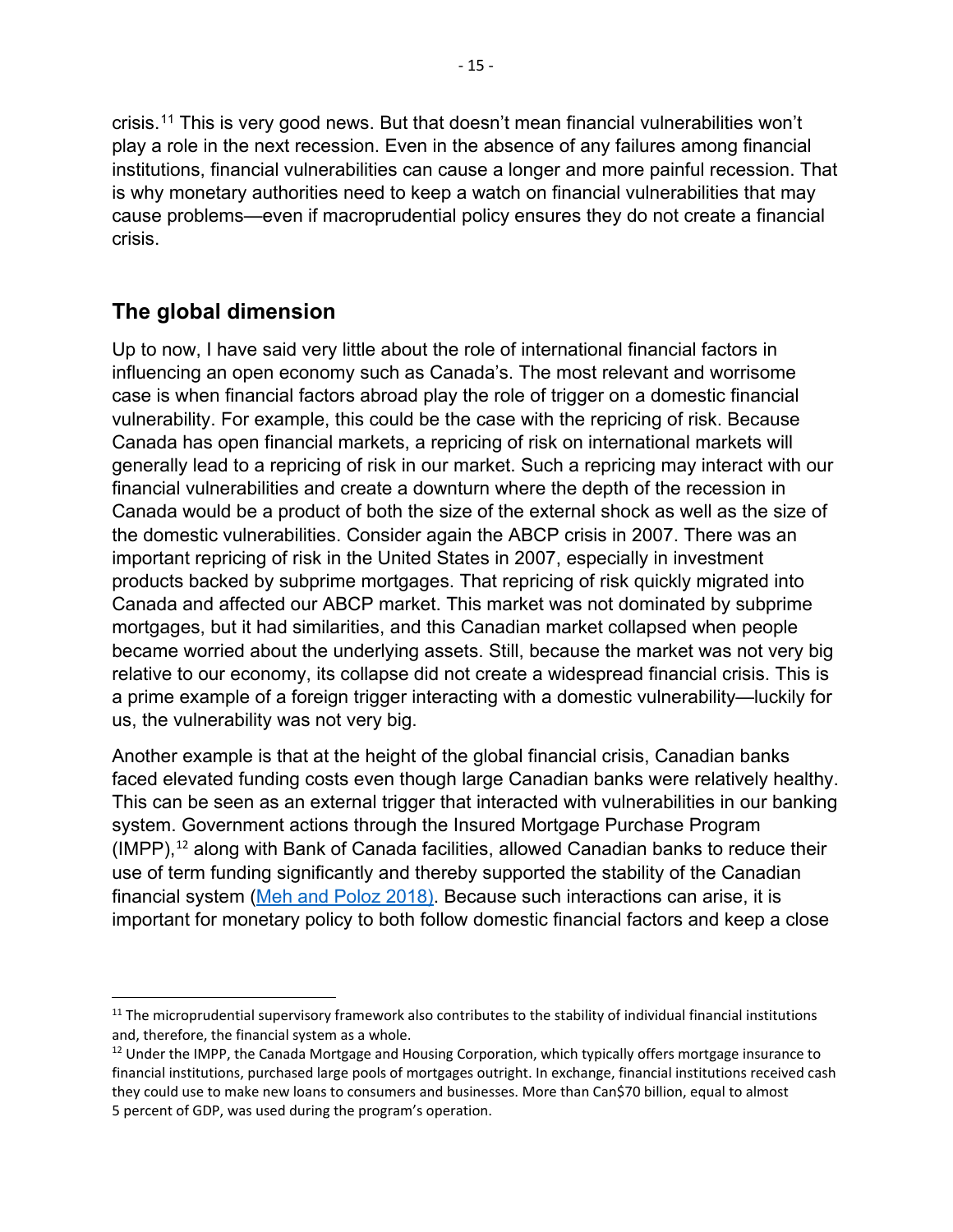watch on external developments that could trigger difficult adjustment processes in Canada.

# **Conclusion**

The Bank of Canada is always looking for better ways to support the economic and financial well-being of Canadians. To do this, it is best to maintain an environment where inflation is low, stable and predictable. As I have laid out, financial vulnerabilities are forces that can make attaining this objective more challenging because they could cause interest rate changes to have a different effect on the economy in the short term than in the long term. This should be seen not as contrary to our objective or a change in our focus on the inflation target but as another side of the same coin: that is, financial vulnerabilities may make it harder to achieve our inflation target in the future. If we bring financial vulnerabilities into the equation, it means introducing a degree of flexibility into the inflation-targeting process. The horizon over which we would work to get inflation back to target then depends on the severity of financial vulnerabilities. It's not yet entirely clear how important these channels are, but there is sufficient evidence to warrant our attention. For this reason, the Bank of Canada has made important strides in incorporating issues related to financial vulnerabilities into our discussion of monetary policy, and we are pursuing further efforts to refine and improve our understanding of these mechanisms.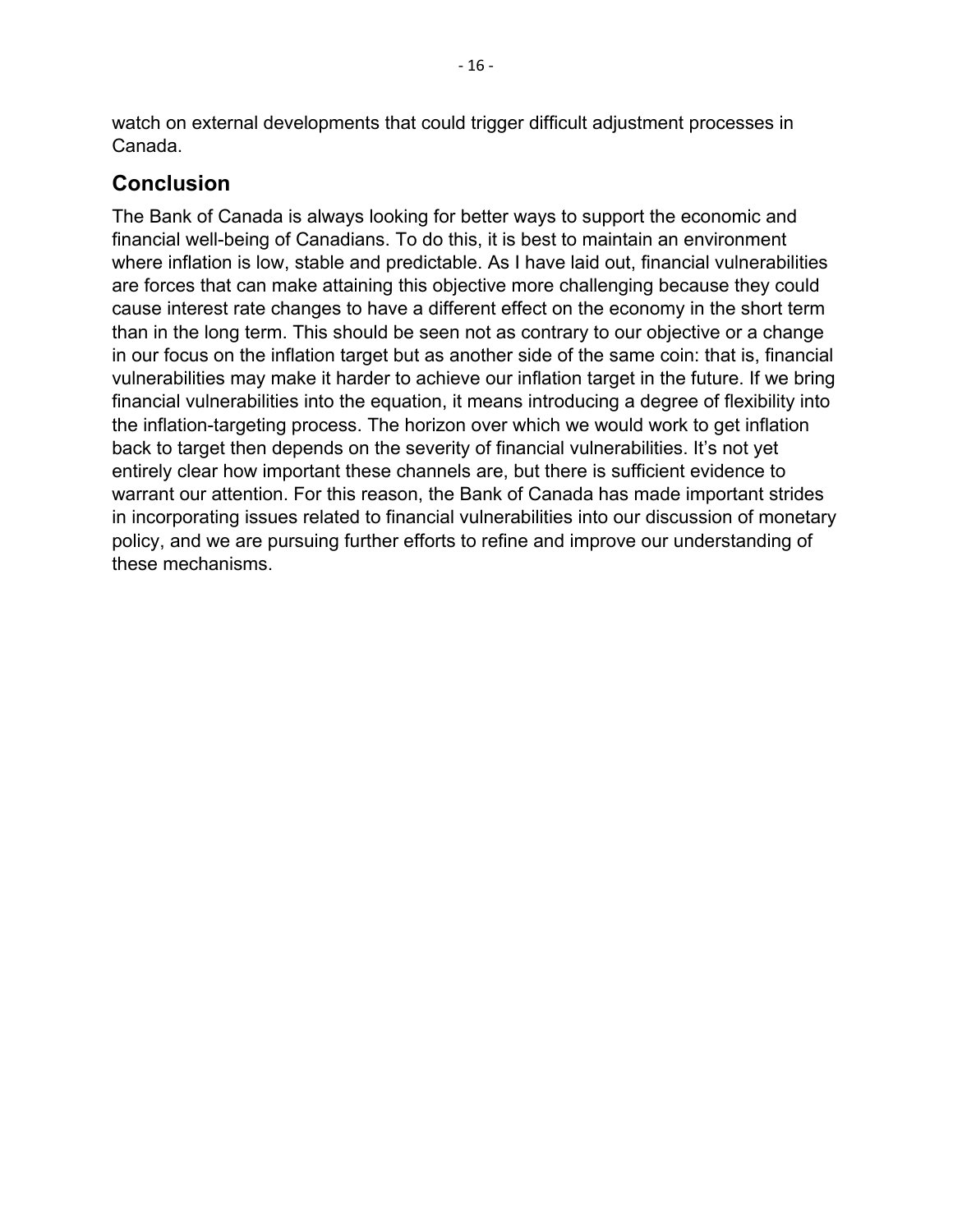# **Appendix**

To more explicitly set out ideas about accelerator forces, and most importantly to be able to contrast it with vulnerabilities, consider the following introductory textbook-level macroeconomic model:

> (1)  $Y_t = C_t + I_t$ (2)  $C_t = \alpha_1 + \alpha_2 Y_{t-1}$ (3)  $I_t = \beta_1 + \beta_2 W_t - \beta_3 i_t$ (4)  $W_t = \gamma_1 W_{t-1} + \gamma_2 Y_{t-1}$ (5)  $\pi_t = \pi_{t+1}^e + \kappa (Y_t - \bar{Y})$

In this illustrative model, the first equation simply states that production,  $Y_t$ , is the sum of consumption plus investment. In turn, the second equation states that consumption depends on production. The third equation expresses that investment depends on firms' net worth, denoted by  $W_t$ , and negatively on interest rates  $i_t$ . The fourth equation indicates that firms' net worth grows over time when the economy is doing well.<sup>[13](#page-16-0)</sup> The fifth equation is a Phillips curve that relates current inflation to expected inflation and an output gap. In what follows, for simplicity, I will assume that inflation expectations are well anchored and therefore  $\pi_{t+1}^e$  can be treated as a constant.<sup>[14](#page-16-1)</sup>

The main dynamics driving this model economy can be reduced to a simpler set of two equations for production and firms' net worth:

$$
Y_t = (\alpha_1 + \beta_1) + \alpha_2 Y_{t-1} + \beta_2 W_t - \beta_3 i_t
$$
  

$$
W_t = \gamma_1 W_{t-1} + \gamma_2 Y_{t-1}
$$

This system (System A) is an example of a model with an accelerator, which was used to build **Figure 1**. In this model, a reduction in interest rate can start an extended economic expansion as the positive feedback between economic activity and firms' net worth builds.

As discussed in the text, a richer model with a vulnerability can be created from this initial model by simply adding to the consumption behaviour a negative feedback from the accumulation of debt. These ideas are expressed in equations 2' and 6.

<span id="page-16-0"></span><sup>&</sup>lt;sup>13</sup> All parameters are assumed to be positive.

<span id="page-16-1"></span><sup>&</sup>lt;sup>14</sup> The interest rate used in equation 3 should be a real interest rate. However, since I assume that inflation expectations are well anchored, this can be disregarded.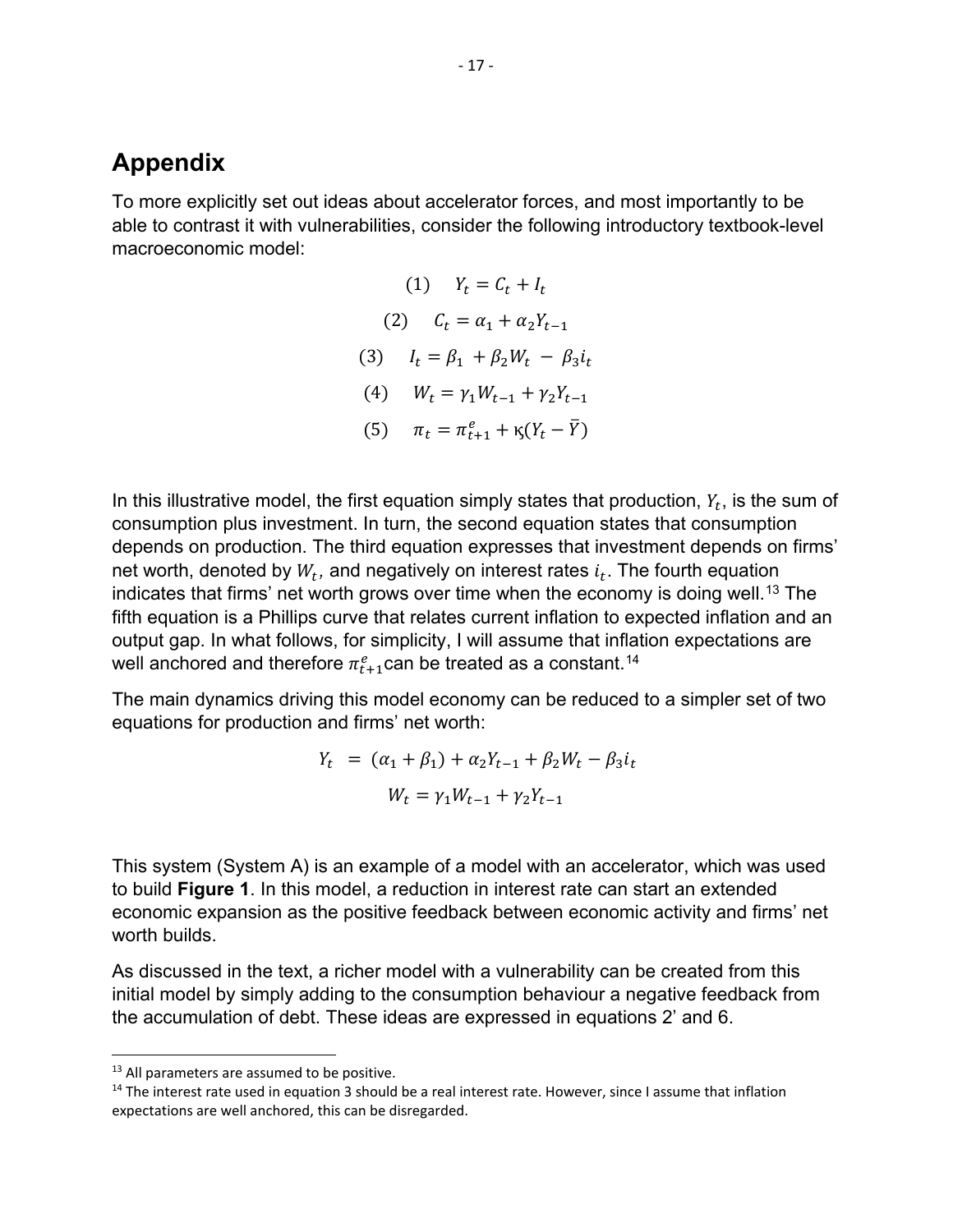(2') 
$$
C_t = \alpha_1 + \alpha_2 Y_{t-1} + \alpha_3 (D_{t+1} - D_t) - \alpha_4 D_t
$$
  
(6)  $D_t = \theta_1 D_{t-1} + \theta_2 Y_{t-1}$ 

Equation 2' indicates that consumption expenditures are positively supported by new borrowing  $(D_{t+1} - D_t)$  but are negatively affected by the level of debt. Equation 6 indicates that consumer debt accumulates in a procyclical fashion.

If we consider the system composed of equations 1 to 6, with 2 replaced by 2', we now have a system with a potential vulnerability in the form of debt; this system (System B) was used to build **Figure 2**. A cut in interest rates in this system can initially cause an expansion period, but eventually the buildup in debt can be large enough to drag the economy into a bust period where economic activity is below its initial position. This type of boom-bust process causes interest rates to have a different effect on economic activity in the short run versus the long run.

Finally, building again on this illustrative model, we can introduce a trigger by adding an interaction term where the negative role of debt on consumption now depends on the realization of some external factor, which I will denote by the random variable  $\epsilon_t$  in equation 2". For example,  $\epsilon_t$  may be thought of as an event outside of Canada that leads to a repricing of longer-term mortgage rates. In general,  $\epsilon_t$  should not be thought of as a mean zero random variable. In fact, it is often best to think of  $\epsilon_t$  as a random variable that only takes on non-negative values.

(2") 
$$
C_t = \alpha_1 + \alpha_2 Y_{t-1} + \alpha_3 (D_{t+1} - D_t) - \alpha_4 \epsilon_t * D_t - \alpha_5 \epsilon_t
$$

As long as  $\epsilon_t = 0$ —that is, as long as the trigger is dormant—the negative effect of the vulnerability on activity is muted. However, the presence of the trigger implies that the current debt vulnerability can make the distribution of future output shift down in different ways, as presented in **Figure 3**. If the draw of the trigger is very large, the negative implication for economic activity of highly indebted consumers can become very large, as captured by the tail of the distribution in **Figure 3b**. Alternatively, if the debt is very high, even a small shock can have significant effects.

If we disregard the effects of firm wealth by setting  $\beta_2 = 0$  and simplify the system further by setting  $\alpha_3 = \alpha_5 = 0$ , the dynamics of a system with a vulnerability  $D_t$  and a trigger  $\epsilon_t$  can be reduced to the following two equations. These two equations incorporate in a very succinct way the main elements we have discussed.

$$
Y_t = (\alpha_1 + \beta_1) + \alpha_2 Y_{t-1} - \alpha_3 \epsilon_t * D_t - \beta_3 i_t
$$
  

$$
D_t = \theta_1 D_{t-1} + \theta_2 Y_{t-1}
$$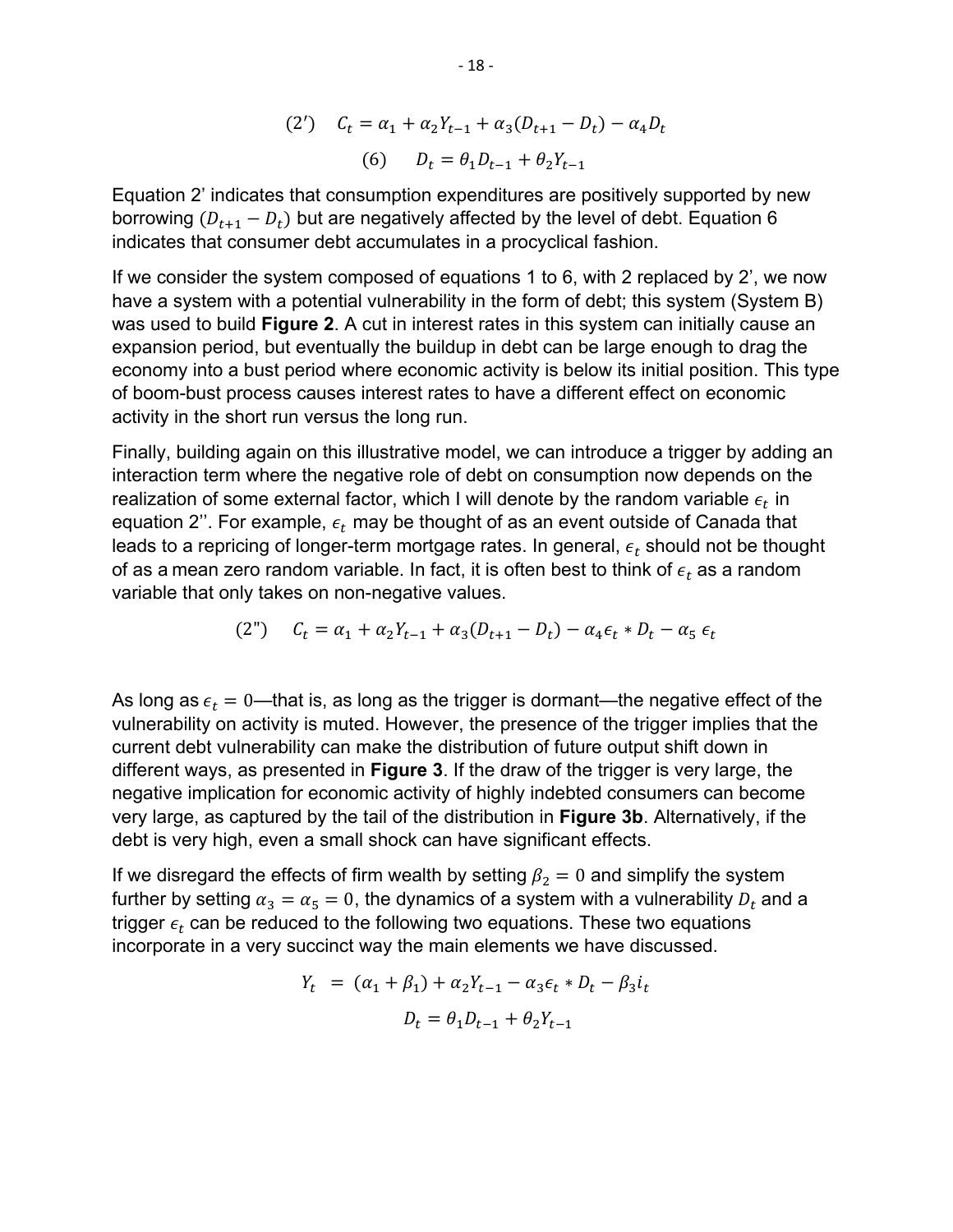## **References**

- Adam, K. and M. Woodford. 2018. "Leaning Against Housing Prices as Robustly Optimal Monetary Policy." NBER Working Paper No. 24629.
- Adrian, T., N. Boyarchenko and D. Giannone. 2019. "Vulnerable Growth." *American Economic Review* 109 (4): 1263–1289.
- Adrian, T. and F. Duarte. 2016. "Financial Vulnerability and Monetary Policy." Federal Reserve Bank of New York Staff Report No. 804.
- Adrian, T. and N. Liang. 2018. "Monetary Policy, Financial Conditions, and Financial Stability." *International Journal of Central Banking* 14 (1): 73–131.
- Alpanda, S., G. Cateau and C. Meh. 2018. "A Policy Model to Analyze Macroprudential Regulation and Monetary Policy." *Canadian Journal of Economics* 51 (3): 828– 863.
- Bernanke, B. and M. Gertler. 1989. "Agency Costs, Net Worth, and Business Fluctuations." *American Economic Review* 79 (1): 14–31.
- Danielsson, J., M. Valenzuela and I. Zer. 2018. "Learning from History: Volatility and Financial Crises." *Review of Financial Studies* 31 (7): 2774–2805.
- Duprey, T. and A. Ueberfeldt. 2018. "How to Manage Macroeconomic and Financial Stability Risks: A New Framework." Bank of Canada Staff Analytical Note No. 2018-11.
- Duprey, T. and A. Ueberfeldt. 2020. "Managing GDP Tail Risk." Bank of Canada Staff Working Paper No. 2020-03.
- Gilchrist, S. and E. Zakrajšek. 2012. "Credit Spreads and Business Cycle Fluctuations." *American Economic Review* 102 (4): 1692–1720.
- Grieder, T. D. Hogg and T. Duprey. 2017. "Recent Evolution of Canada's Credit-to-GDP Gap: Measurement and Interpretation." Bank of Canada Staff Analytical Note No. 2017-25.
- International Monetary Fund. 2017. *Global Financial Stability Report October 2017: Is Growth at Risk?*
- Laeven, L. and F. Valencia. 2018. "Systemic Banking Crises Revisited." IMF Working Paper No. 18/206.
- MacKay, A. and R. Reis. 2016. "The Role of Automatic Stabilizers in the U.S. Business Cycle." *Econometrica* 84 (1): 141–194.